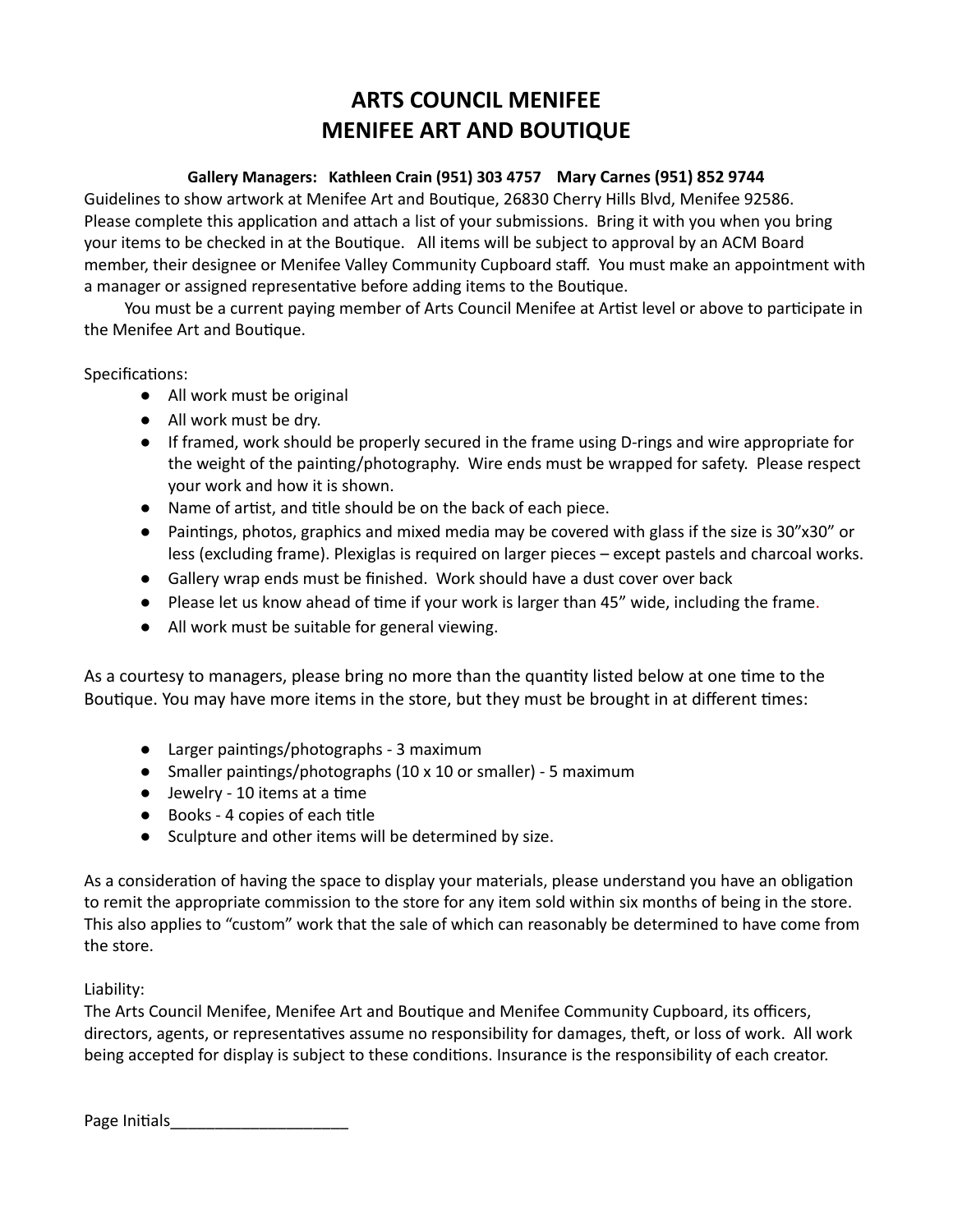### **ARTIST'S AGREEMENT**

I hereby release the Arts Council Menifee, and Menifee Art and Boutique and Menifee Community Cupboard, its officers, agents or representatives of responsibility for damage, theft or loss to my work submitted for display. I will arrange for my own insurance coverage.

Neither Arts Council Menifee, Menifee Art and Boutique, nor Menifee Community Cupboard will assure the availability or safety of work that is not picked up on the designated date and time  $-$  to be determined. Menifee Art and Boutique will not hold or be responsible for holding work. If I am unable to pick up my work, on the assigned date, it is my responsibility to inform Menifee Art and Boutique, and schedule an alternate time at the convenience of Menifee Art and Boutique. If my work is not picked up within six months of being nofied to pick up my work, it will be considered abandoned.

It is understood that my participation with items for sale in the Menifee Art and Boutique requires me to contribute hours both during open hours in the Boutique, AND in the Menifee Community Cupboard Holiday Store.

During my work in either the Menifee Art and Boutique or Holiday Store, I agree to the following:

- 1. My volunteer services are mandatory during the Menifee Art & Boutique and Holiday Store open hours. If at least 2 volunteers are not present during opening hours I will notify a co-chair.
- 2. I shall endeavor to be courteous, conscientious, and conduct myself in a professional manner at all times.
- 3. If I have an issue related to the staff or other volunteer, I will attempt to resolve the issue with a co-chair first. If the issue cannot be resolved, then I may elect to take the matter to the ACM Board during Boutique hours, or Community Cupboard Shop Director, during Holiday Store hours.
- 4. I understand that volunteers are always welcome to shop at the Menifee Art and Boutique or Holiday Store when they have completed their volunteer shift and no discounts will be given.
- 5. I understand that the management reserves the right to terminate my volunteer status at any time. This could also affect my commission percentage in the Menifee Art and Boutique.

Commissions retained by the Boutique are shown on Addendum A which is attached.

If I do not show up at my prearranged times without notice or rescheduling at least 24 hours in advance, my percentage of sales for that month will be reduced to the next lowest level.

Participation in the Holiday Store is expected at the same level as the Boutique. My percentage of sales will change according to participation and if I do not participate in volunteering during the Holiday Store for any reason, in January, my percentage of sales will change for the same number of months. This total will be determined by my previous volunteer hours.

Page Initials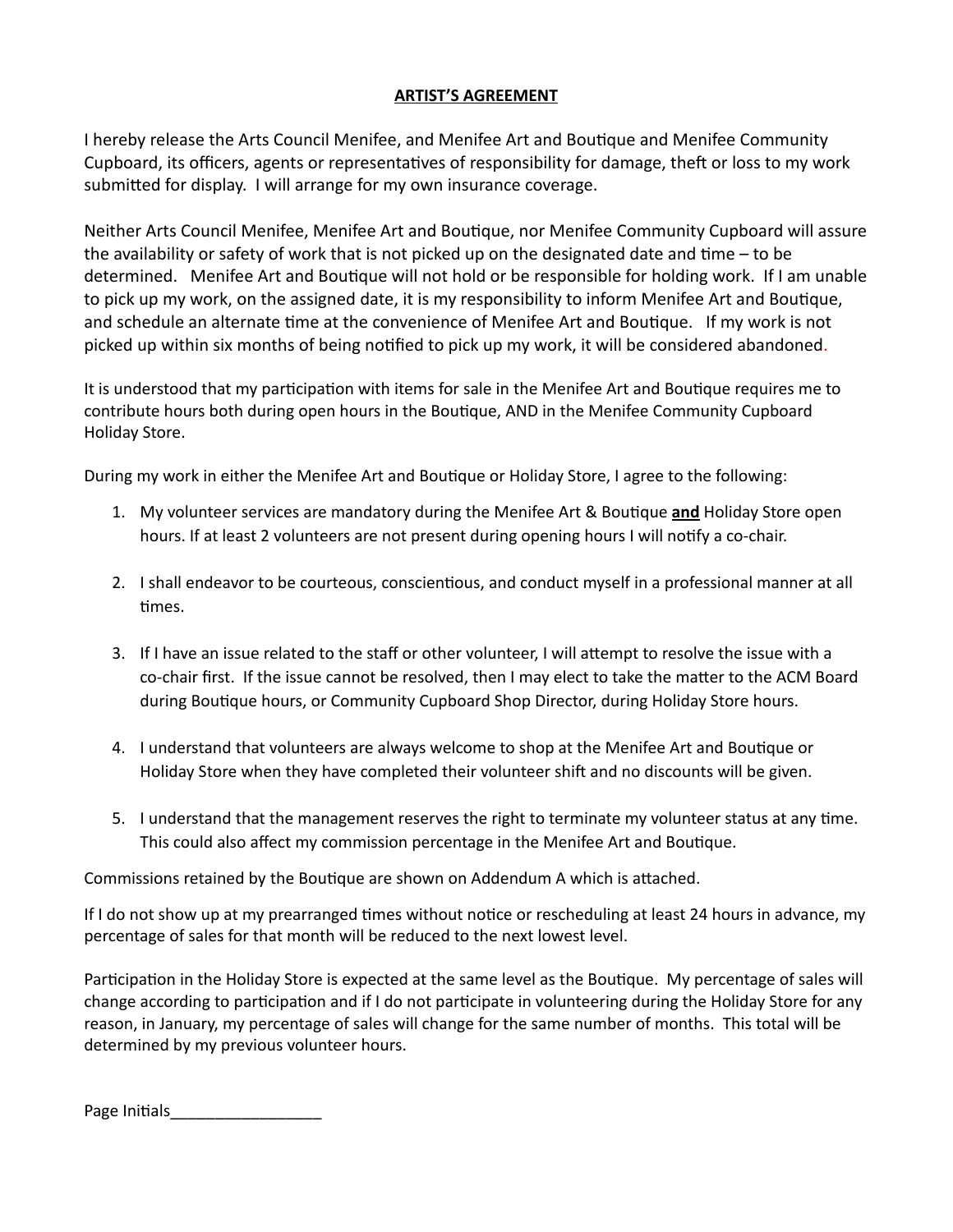I understand that the nature of the volunteer activities that I may perform in my capacity as a volunteer may involve physical activity, contact with unidentified/unfamiliar persons, or other potential risk of bodily injury or damage to property. Knowing this and in consideration of being accepted as a volunteer, I hereby assume full and complete responsibility for any personal injury and/or property damage that I sustain or cause during my participation as a volunteer.

In addition, I hereby release, hold harmless and covenant not to file suit against the Arts Council Menifee, The Menifee Valley Community Cupboard or the Menifee Valley Thrift Shop and any of their employees, volunteers, partners, agents, sponsors, board members and successors from any and all loss, liability or claims I may have arising out of my service as a volunteer. I also understand that as a volunteer, I may become privy to confidential information about the Arts Council Menifee, the Menifee Valley Community Cupboard, Thrift Shop and its clients. I agree to maintain the confidentiality of any information about the Arts Council Menifee, the Menifee Valley Community Cupboard, Thrift Shop, its internal procedures, business operations, personnel information and the like that is not otherwise publicly disclosed by Arts Council Menifee. I will not use any confidential information in any matter that will be detrimental to Arts Council Menifee, Menifee Valley Community Cupboard or the Menifee Valley Thrift Shop, and I will avoid all actions that might impair the reputation of Arts Council Menifee, Menifee Valley Community Cupboard or the Menifee Valley Thrift Shop.

I hereby agree to all statements on all 3 pages.

| Please print clearly the following information: |                                 |
|-------------------------------------------------|---------------------------------|
|                                                 |                                 |
|                                                 | Phone: ________________________ |
|                                                 |                                 |
|                                                 |                                 |

Revised February 1, 2022